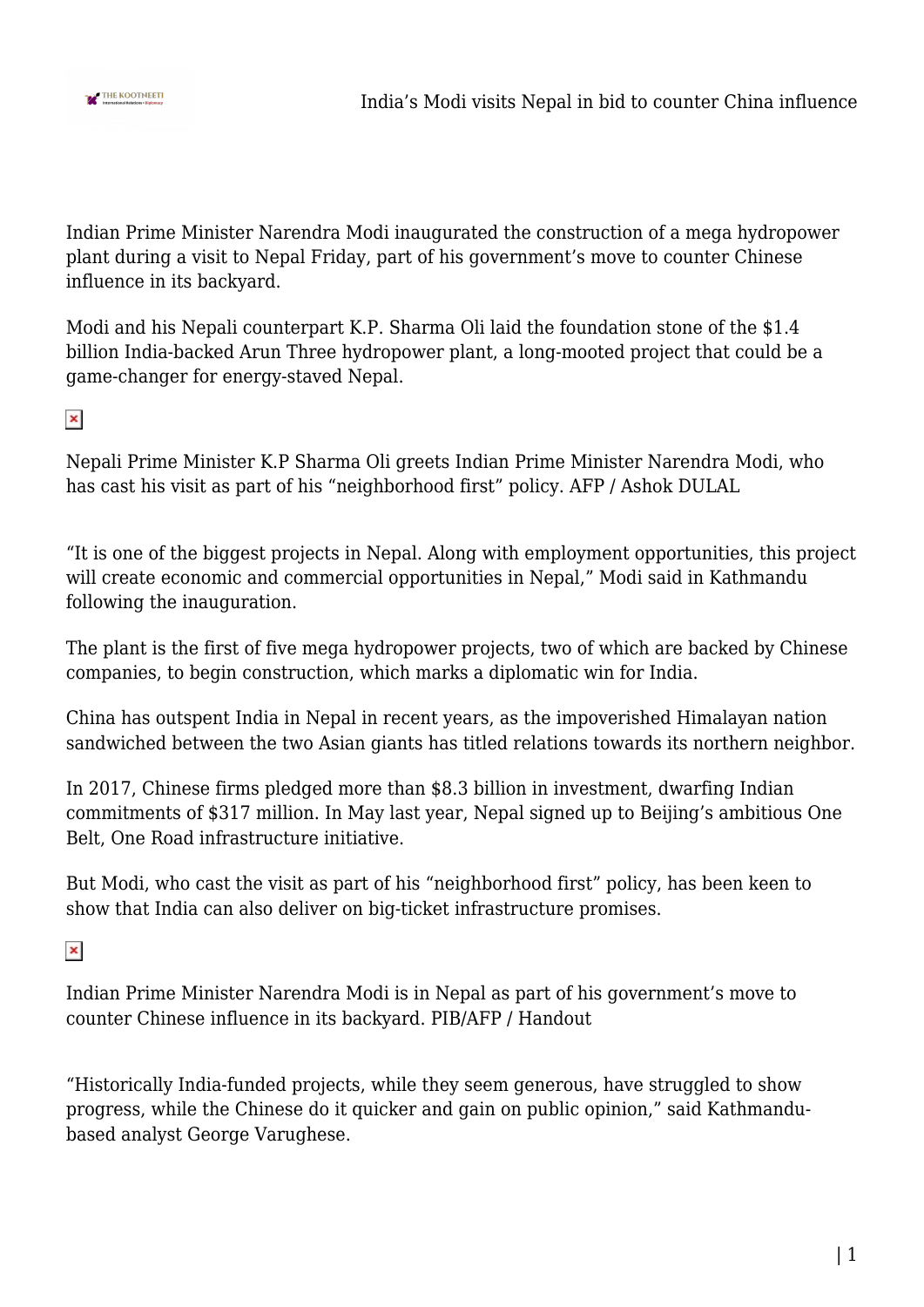

Nepal suffers from a crippling energy shortage and has been in talks with its two large neighbors for investment in its hydroelectric sector for more than a decade.

The Himalayan nation has enough water to be a hydro powerhouse but it has so far harnessed less than two percent of that potential, according to estimates.

## **Big brother**

Modi's visit to Nepal comes a month after newly elected Oli made his first foreign visit to New Delhi.

The neighbors are keen to restore relations that have been strained since 2015 when Nepal passed a controversial new constitution, which sparked deadly protests and triggered a months-long border blockade.

Kathmandu blamed New Delhi for the blockade that caused a severe shortage of fuel and goods as Nepal struggled to recover from a devastating earthquake earlier that year.

 $\pmb{\times}$ 

Indian Prime Minister Modi is seeking to reset ties with Kathmandu as China's influence in Nepal grows. AFP / Bikash KARKI

Oli, then serving his first term as prime minister, won huge public support as he stoked nationalist anti-India sentiment over the blockade. He used the platform again during his reelection campaign last year.

Many in Nepal remain suspicious of India's "big brother" attitude, and the hashtags #ModiNotWelcomeInNepal and #BlockadeWasACrimeMrModi trended on Twitter as the Indian premier touched down.

Oli, who needs India — Nepal's largest trading partner — to realize his ambitious plans to kickstart economic growth, has opted for a more pragmatic approach to relations since he took office again in February.

 $\pmb{\times}$ 

Indian Prime Minister Narendra Modi began his Nepal visit in the southern city of Janakpur where he offered prayers at a renowned Hindu temple. AFP / Bikash KARKI